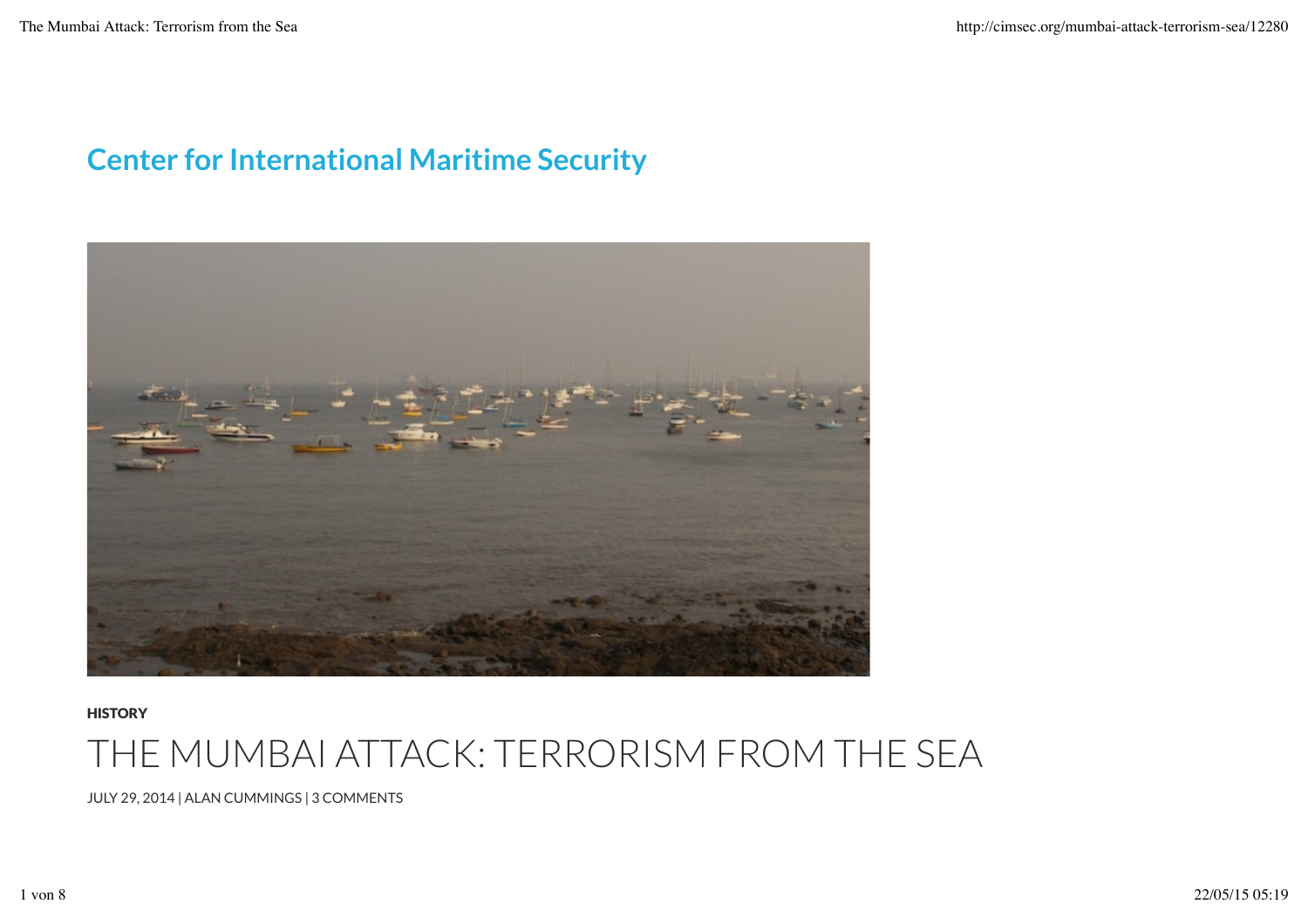This is an article in our first "Non Navies" Series.

Nearly six years ago, Pakistani terrorists from Lashkar-e-Taiba (LeT, meaning *Army of the Righteous*) launched a sophisticated raid on the Indian port of Mumbai. Ten LeT operatives held the city captive from 26-29 November 2008, killing 164 people and injuring more than 300 others. Fascinating in its counterterrorism aspects, the Mumbai attack is particularly noteworthy for those of us in maritime professions because of how they got there: by sea. LeT highlighted in detail how an irregular organization can circumvent landward control measures by turning to the maritime environment.

Violent extremist organizations (VEOs) such as LeT succeed in irregular warfare by going where government authority is absent or insufficient. The Indo-Pak coast is no exception. The expansive region has supported the livelihood of fishermen and merchants for centuries, making it a permeable environment where minimal government presence was (and remains) tolerant of transient craft. Such an environment offers myriad advantages compared to overland routes where government checkpoints and patrols are far more rigorous. VEOs continue to pursue these overland routes for infiltration or smuggling, but LeT minimized the chance of their high-stakes attack being interdicted by Indian authorities when they chose to come by sea.

The raid itself wasn't the first iteration of LeT's maritime infiltration. For example, in late-2006/ early-2007 eight operatives rendezvoused at sea with In-



*A pre-26/11 U.S. Department of State fact sheet on Lashkar-e-Taiba.*

dian LeT members aboard an unidentified fishing vessel and returned with them to reconnoiter Mumbai. This gave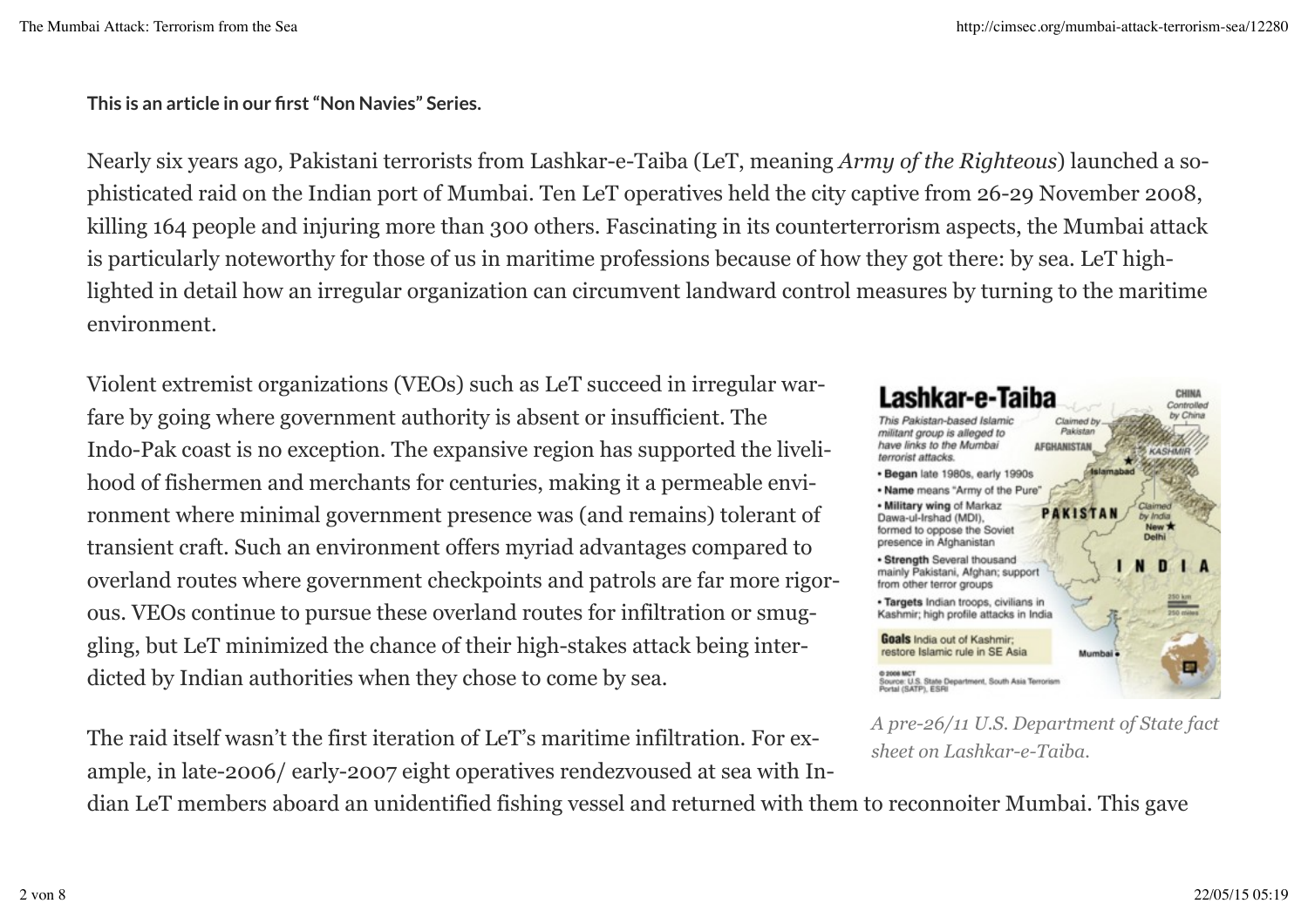them ample opportunity to assess the coastal pattern of life, including security presence and traffic density, as well as to gather imagery of everything from landing sites to target location from the perspective of the raiding party. Once ashore they split into two-man teams, just as the raiding party would do, observing the area by travelling from safehouse to safehouse. They were not discovered during the seaborne infiltration nor during the reconnaissance of Mumbai. However, two of the eight were arrested in March 2007 by the Jammu & Kashmir police (Jammu & Kashmir being a state in northern India). During interrogation the two suspects gave specific information about their infiltration of Mumbai as well as LeT's desire to use the sea as a routine ingress. Neither this shot-across-the-bow nor corroborating intelligence provided by U.S. and Indian agencies proved sufficient to energize India's maritime security agencies.

After more than a year of training on the Mangla Dam reservoir in Kashmir, the raiding party departed Karachi on 21 November 2008 aboard motor vessel *HUSSEINI*. They spotted the Indian fishing vessel *KUBER* two days later in Pakistani waters. Though their plan had been to hijack a Mumbai-based craft in Indian waters, *KUBER's* Indian registry enticed them to seize it as an early opportunity. They were able to come alongside, possibly by feigning distress, and quickly commandeeredthe fishing boat. The raiding party embarked *KUBER* and transferred all of her crew except the master to *HUSSEINI*. The raiders started towards Mumbai after the equipment was moved aboard and *HUSSEINI* returned to Karachi. The four fishermen taken from *KUBER* were executed, their bodies left adrift on the sea.

The transit to Mumbai was filled with map reconnaissance, table-top rehearsals, equipment prep, as well as probable comms checks and intel updates from LeT's ad hoc operations center in Pakistan. *KUBER* arrived off the coast of Mumbai unscathed and unaddressed by maritime authorities on the evening of 26 November. The master was bound and his throat slit. The raiding party assembled their inflatable Gemini boats (counts vary from one to three), transferred their equipment and began the 4 NM insert under cover of darkness. *KUBER* was left adrift with a GPS, satellite phone, and other materials that would prove instrumental in developing the backstory during the subsequent in-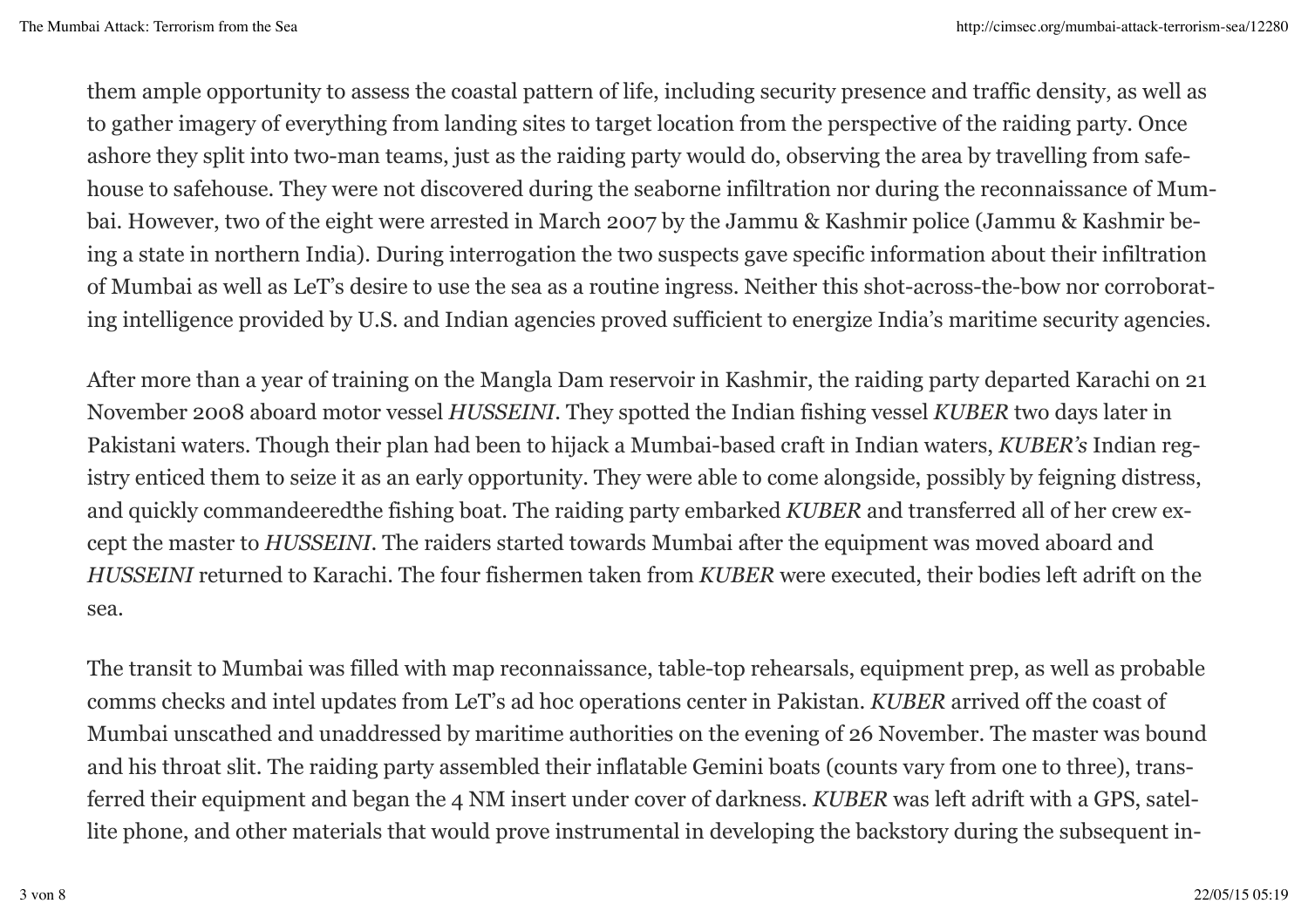## vestigation.

It's unknown where the inflatable craft parted company (assuming there was more than one), but multiple beach landing sites were used. In the truest sense of camouflage, the boat(s) were not colored black and green to blend into the night, but bright yellow to blend

into the menagerie of local craft- undoubtedly a result of the early reconnaissance. At one site the operatives cheerfully claimed to be college students. At the other site they responded gruffly to locals, telling them to mind their own business, possibly even displaying their weapons. They continued unhindered in both cases, abandoned their craft on the beach, and shortly thereafter waltzed into history as executioners in a horrific raid.

To recap: LeT reconnoitered by sea, trained on Pakistan's inland waterways, departed a major sea port (Karachi), hijacked a fishing vessel illegally operating in Pakistani waters/EEZ, transited unmolested across 500 NM of Indo-Pak littorals, amphibiously inserted into the Mumbai metropolis unchallenged,



*One of the boats used by LeT to insert into Mumbai.*

and came ashore unnoticed save for a handful of local fishermen accustomed to illicit maritime activity.

LeT violated the Indo-Pak littorals with impunity and conducted a raid heralded as a wake up call for maritime terrorism. This raid indeed required a great deal of competence, but VEOs embracing riverine or littoral waters as a maneuver space should not have come as any surprise. Then and now, the Niger River Delta and the Gulf of Guinea were abused by criminal organizations on a daily basis; Philippine waters were plagued by Abu Sayyaf; Colombian Riverines routinely battled the FARC and AUF; and in the U.S.'s backyard were organizations trafficking drugs, money, and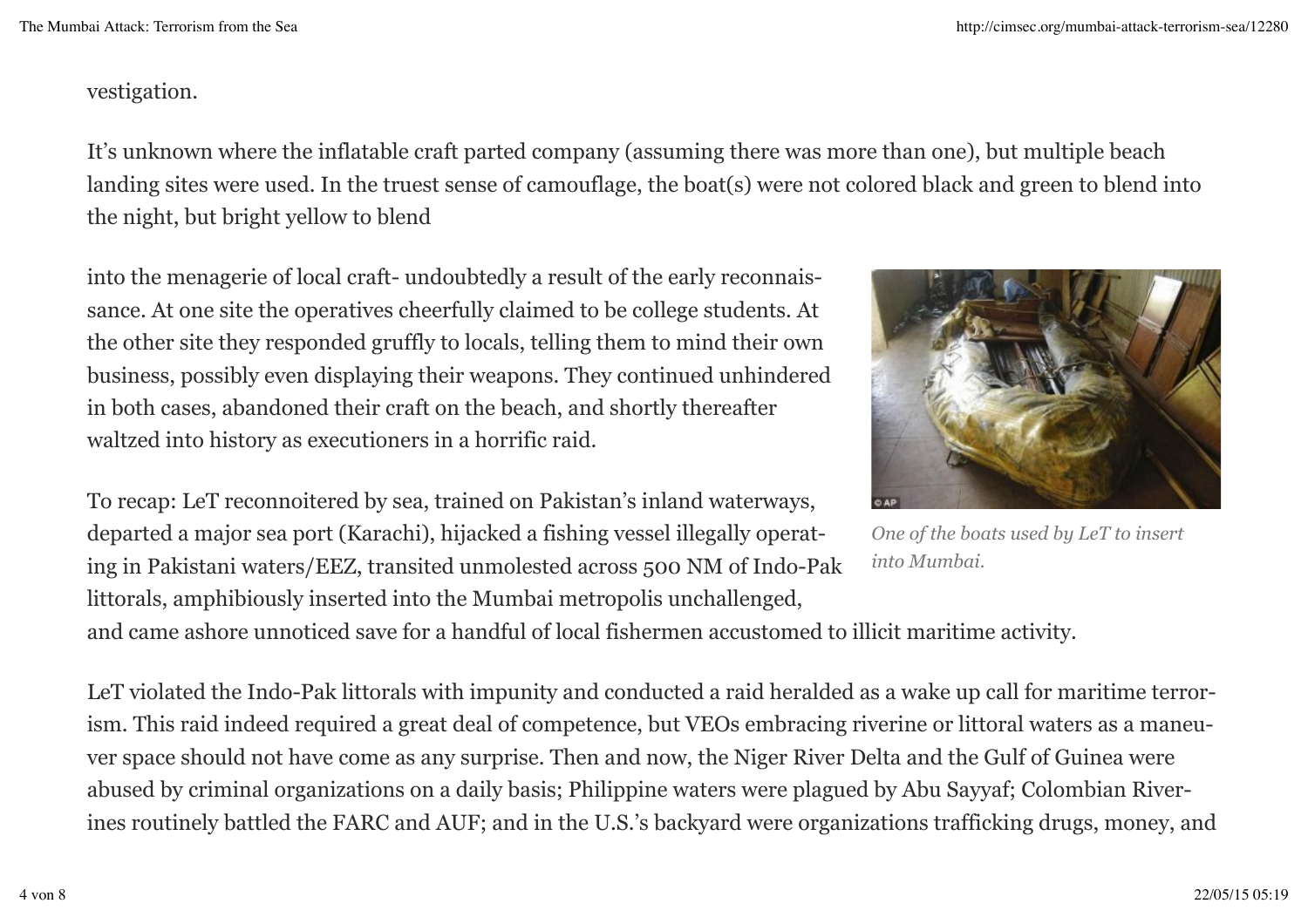violence through the Caribbean, Western Pacific, and Rio Grande. Oceans and waterways are indeed the vital connective tissue of the world, but they are open for both legitimate and illegitimate business alike.

So how do nations prevent VEOs from gaining an advantage in the maritime domain? First, by viewing the fight against irregular enemies as more than a footnote to the Mahanian themes used to define influential maritime powers. Thirteen years of war in Iraq and Afghanistan have taught our landward compatriots a valuable lesson: maneuver warfare is on the back-burner and irregular adversaries are in. The world's maritime agencies must adapt that lesson themselves or risk learning its reality firsthand in the aftermath of attacks like Mumbai, the *USS COLE,* or *SUPERFERRY 14*.

One way of adapting that lesson would be borrowing two key themes from counterinsurgency: presence and engagement. Simply put, government authority must be present to win. That's easier said than done when talking about enormous littoral and riverine areas. The key must then be cooperation. Within a country, that means developing a culture of partnership amongst government agencies (e.g. Customs, Coast Guard, local law enforcement) to supplement each other's presence and intelligence efforts. No one agency can be everywhere, but a network of agencies can cover waterspace far more effectively. That cooperation and partnership must also be extended across national borders since, as we have seen, VEOs are not bound by such borders. Here we can find a blend of Mahanian themes and irregular fights- countries who can project seapower beyond their local shores can train and enable

the local seapower partner nations, thereby strengthening both. But they must have the right tools (i.e., riverine and littoral units) with the mindset for the job, neither of which can be best employed until irregular warfare moves beyond its footnote status.

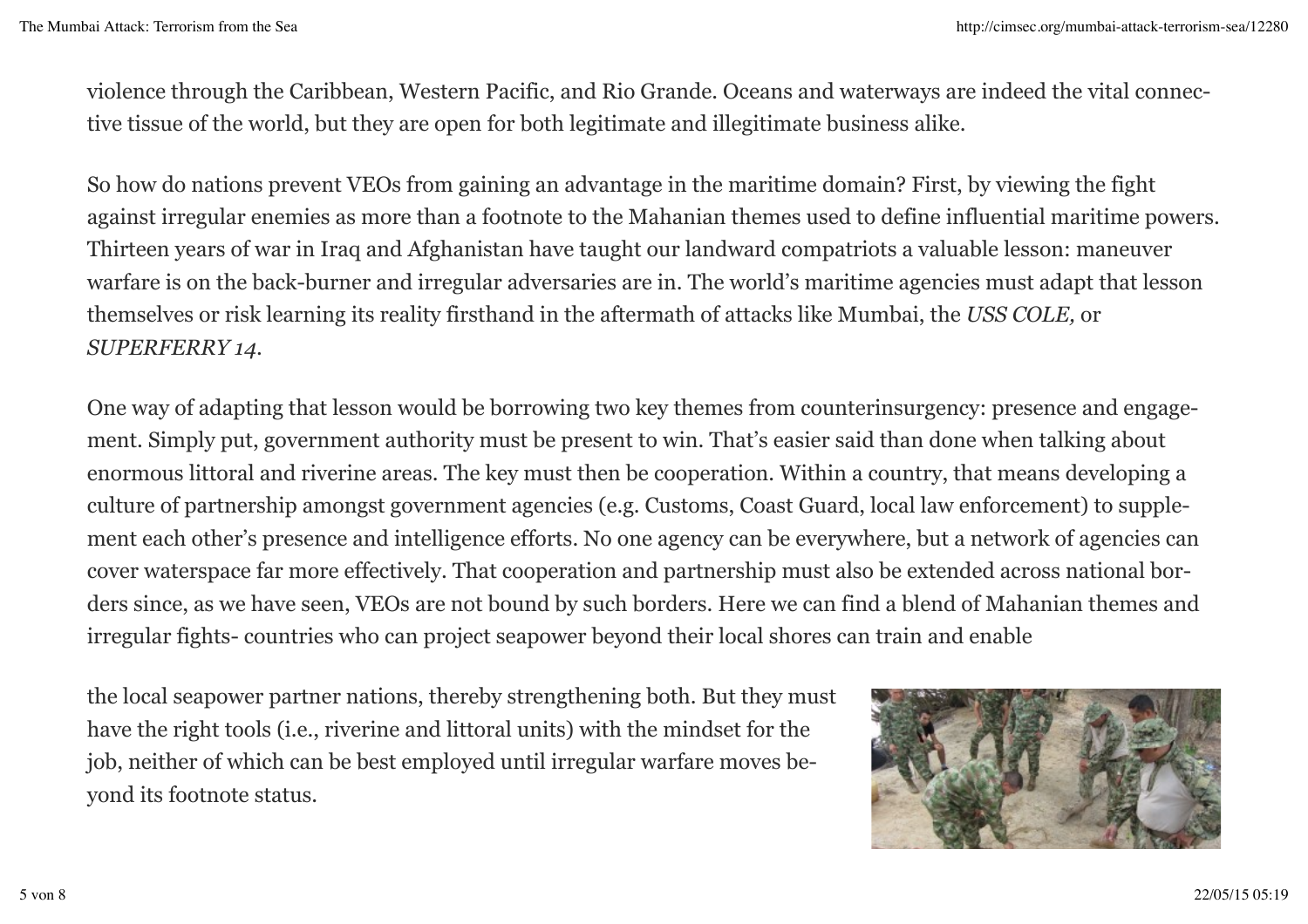Next, local maritime communities must be engaged. The fishing and merchant culture which was mentioned earlier as giving rise to the permeable maritime environment may be the best asset for monitoring it. These tradesmen have numerous networks, both formal and informal, that if partnered with or sourced by human intelligence professionals may reveal nefarious activity

(e.g., combat training on Mangla reservoir or strangers who are out of place in Mumbai). Additionally, reliable engagement builds trust, which in turn builds security by aligning the interests of local communities and lawful government for mutual benefit. If the government is the trusted partner of the community, then this is precisely anathema to the VEOs which wish to destablize the community or exploit the disconnect from government to conceal their operations.

VEOs and irregular warfare in the maritime domain are not up-and-coming prospects, they have been here for some time. High-visibility attacks such as the Mumbai raid bring them to the foreground every so often, but after the 24-hour news cycle returns to mundane matters these VEOs continue to skillfully exploit the world's waterways. There is, frankly, nothing new about what has been said here. But for the time being, these suggestions bear reiterating so we can fuel the discussion and move the ball forward.

*LT Cummings is a 2007 graduate of Jacksonville University and is currently a naval intelligence officer. He served previously as a surface warfare officer aboard a destroyer, embedded with a USMC infantry battalion, and as a Riverine Detachment OIC. The views expressed here are his own and in no way reflect the official position of the U.S. Navy.* 

SHARE THIS:





*U.S. Navy Riverines discuss tactics with their Colombian counterparts using a hasty terrain model.*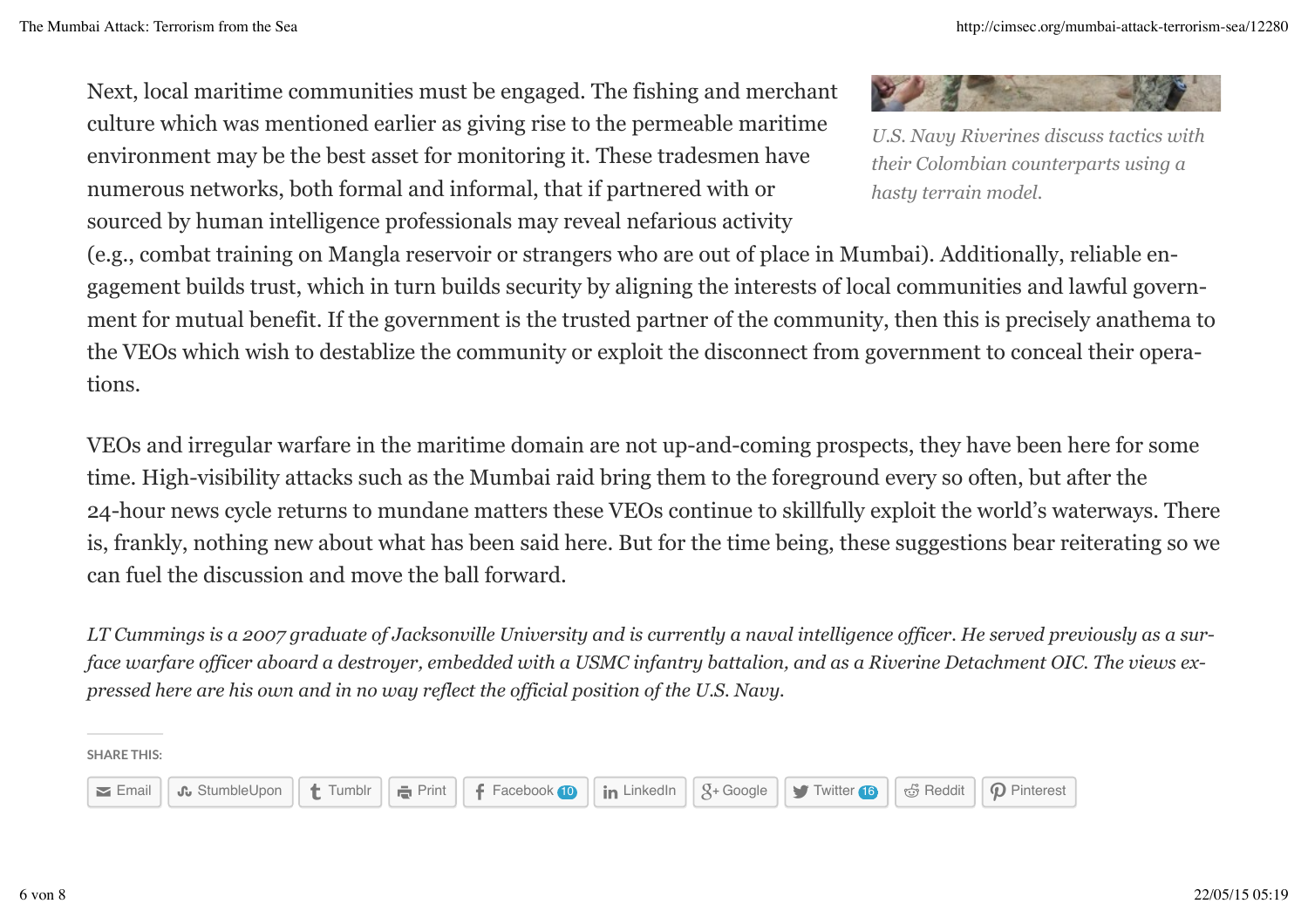The Mumbai Attack: Terrorism from the Sea http://cimsec.org/mumbai-attack-terrorism-sea/12280

LIKE THIS:

 $\star$  Like

Be the first to like this.

Related:

India Looks to Prevent Another Mumbai Attack With UAVs May 8, 2013 In "Drones"

July 2, 2012 In "Capability Analysis"

Indian Maritime Security After Mumbai Breaking The Bottleneck: Maritime Terrorism and "Economic Chokepoints" (part 1) June 30, 2012 In "Strategic Outlook"

• FEATURED • INDIA • MARITIME SECURITY • TERRORISM

## 3 THOUGHTS ON "THE MUMBAI ATTACK: TERRORISM FROM THE SEA"



JULY 29, 2014 AT 1:22 PM

Well done.



AUGUST 13, 2014 AT 12:57 PM  $\star$  Alan Cummings

Thanks!